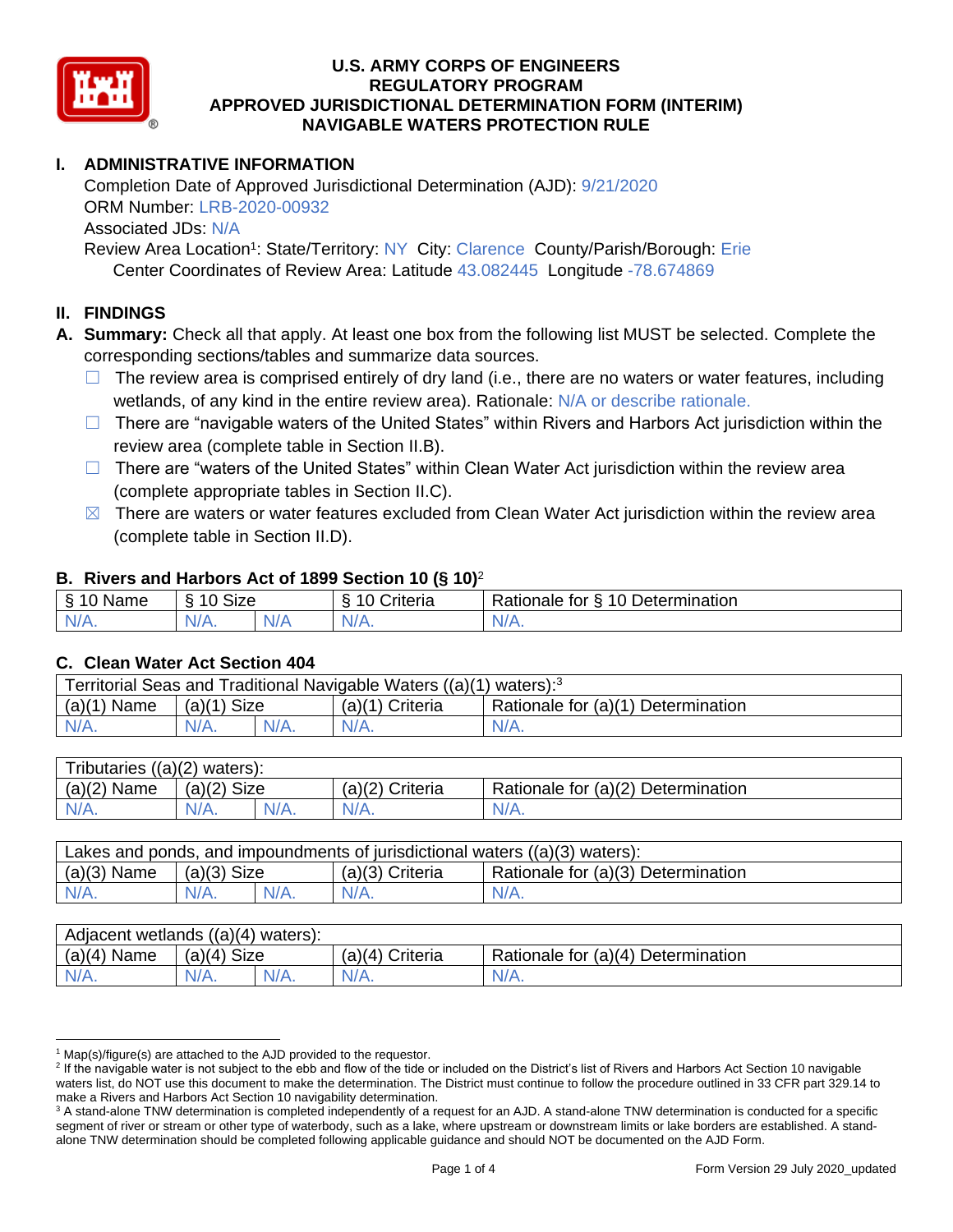

## **D. Excluded Waters or Features**

| Exclusion <sup>5</sup><br><b>Exclusion Name</b><br><b>Exclusion Size</b><br>Rationale for Exclusion Determination<br><b>Unnamed Ditch</b><br>1100<br>linear<br>$(b)(5)$ Ditch that is<br>The ditch that was relocated in July 2020 was<br>feet<br>not an $(a)(1)$ or<br>approximately 1100 linear feet in size within the<br>review area and extends to the south and north<br>$(a)(2)$ water, and<br>those portions of<br>outside of the review area. The ditch was an<br>a ditch<br>existing agriculture ditch that is visible in aerials<br>back to 1972 and is shown on the USGS Quad<br>constructed in an<br>$(a)(4)$ water that<br>for Clarence Center dated 1950. Google Earth<br>do not satisfy the<br>allowed access to aerial imagery with dates of<br>conditions of<br>22Sep2018, 16MAR2017, and 14OCT2016.<br>The 14OCT2016 aerial shows the ditch work<br>$(c)(1)$ .<br>conducted by the Town on the property (recent<br>disturbance and fill piles visible in aerial); no<br>water was shown in the ditch at the time of the<br>aerial. The 16MAR2017 aerial is a winter aerial<br>and the channel appears dark suggesting water<br>in the ditch channel. The 22SEP2018 aerial<br>shows disturbance of the channel that was<br>relocated recently, but no water within the<br>channel. A site visit was conducted on<br>20AUG2020 by USACE staff in which the recent<br>channel relocation was observed. There was no | Excluded waters $((b)(1) - (b)(12))$ : <sup>4</sup> |  |                                                 |  |  |
|-------------------------------------------------------------------------------------------------------------------------------------------------------------------------------------------------------------------------------------------------------------------------------------------------------------------------------------------------------------------------------------------------------------------------------------------------------------------------------------------------------------------------------------------------------------------------------------------------------------------------------------------------------------------------------------------------------------------------------------------------------------------------------------------------------------------------------------------------------------------------------------------------------------------------------------------------------------------------------------------------------------------------------------------------------------------------------------------------------------------------------------------------------------------------------------------------------------------------------------------------------------------------------------------------------------------------------------------------------------------------------------------------------------------------------------|-----------------------------------------------------|--|-------------------------------------------------|--|--|
|                                                                                                                                                                                                                                                                                                                                                                                                                                                                                                                                                                                                                                                                                                                                                                                                                                                                                                                                                                                                                                                                                                                                                                                                                                                                                                                                                                                                                                     |                                                     |  |                                                 |  |  |
|                                                                                                                                                                                                                                                                                                                                                                                                                                                                                                                                                                                                                                                                                                                                                                                                                                                                                                                                                                                                                                                                                                                                                                                                                                                                                                                                                                                                                                     |                                                     |  |                                                 |  |  |
|                                                                                                                                                                                                                                                                                                                                                                                                                                                                                                                                                                                                                                                                                                                                                                                                                                                                                                                                                                                                                                                                                                                                                                                                                                                                                                                                                                                                                                     |                                                     |  |                                                 |  |  |
|                                                                                                                                                                                                                                                                                                                                                                                                                                                                                                                                                                                                                                                                                                                                                                                                                                                                                                                                                                                                                                                                                                                                                                                                                                                                                                                                                                                                                                     |                                                     |  |                                                 |  |  |
|                                                                                                                                                                                                                                                                                                                                                                                                                                                                                                                                                                                                                                                                                                                                                                                                                                                                                                                                                                                                                                                                                                                                                                                                                                                                                                                                                                                                                                     |                                                     |  |                                                 |  |  |
|                                                                                                                                                                                                                                                                                                                                                                                                                                                                                                                                                                                                                                                                                                                                                                                                                                                                                                                                                                                                                                                                                                                                                                                                                                                                                                                                                                                                                                     |                                                     |  |                                                 |  |  |
|                                                                                                                                                                                                                                                                                                                                                                                                                                                                                                                                                                                                                                                                                                                                                                                                                                                                                                                                                                                                                                                                                                                                                                                                                                                                                                                                                                                                                                     |                                                     |  |                                                 |  |  |
|                                                                                                                                                                                                                                                                                                                                                                                                                                                                                                                                                                                                                                                                                                                                                                                                                                                                                                                                                                                                                                                                                                                                                                                                                                                                                                                                                                                                                                     |                                                     |  |                                                 |  |  |
|                                                                                                                                                                                                                                                                                                                                                                                                                                                                                                                                                                                                                                                                                                                                                                                                                                                                                                                                                                                                                                                                                                                                                                                                                                                                                                                                                                                                                                     |                                                     |  |                                                 |  |  |
|                                                                                                                                                                                                                                                                                                                                                                                                                                                                                                                                                                                                                                                                                                                                                                                                                                                                                                                                                                                                                                                                                                                                                                                                                                                                                                                                                                                                                                     |                                                     |  |                                                 |  |  |
|                                                                                                                                                                                                                                                                                                                                                                                                                                                                                                                                                                                                                                                                                                                                                                                                                                                                                                                                                                                                                                                                                                                                                                                                                                                                                                                                                                                                                                     |                                                     |  |                                                 |  |  |
|                                                                                                                                                                                                                                                                                                                                                                                                                                                                                                                                                                                                                                                                                                                                                                                                                                                                                                                                                                                                                                                                                                                                                                                                                                                                                                                                                                                                                                     |                                                     |  |                                                 |  |  |
|                                                                                                                                                                                                                                                                                                                                                                                                                                                                                                                                                                                                                                                                                                                                                                                                                                                                                                                                                                                                                                                                                                                                                                                                                                                                                                                                                                                                                                     |                                                     |  |                                                 |  |  |
|                                                                                                                                                                                                                                                                                                                                                                                                                                                                                                                                                                                                                                                                                                                                                                                                                                                                                                                                                                                                                                                                                                                                                                                                                                                                                                                                                                                                                                     |                                                     |  |                                                 |  |  |
|                                                                                                                                                                                                                                                                                                                                                                                                                                                                                                                                                                                                                                                                                                                                                                                                                                                                                                                                                                                                                                                                                                                                                                                                                                                                                                                                                                                                                                     |                                                     |  |                                                 |  |  |
|                                                                                                                                                                                                                                                                                                                                                                                                                                                                                                                                                                                                                                                                                                                                                                                                                                                                                                                                                                                                                                                                                                                                                                                                                                                                                                                                                                                                                                     |                                                     |  |                                                 |  |  |
|                                                                                                                                                                                                                                                                                                                                                                                                                                                                                                                                                                                                                                                                                                                                                                                                                                                                                                                                                                                                                                                                                                                                                                                                                                                                                                                                                                                                                                     |                                                     |  |                                                 |  |  |
|                                                                                                                                                                                                                                                                                                                                                                                                                                                                                                                                                                                                                                                                                                                                                                                                                                                                                                                                                                                                                                                                                                                                                                                                                                                                                                                                                                                                                                     |                                                     |  |                                                 |  |  |
|                                                                                                                                                                                                                                                                                                                                                                                                                                                                                                                                                                                                                                                                                                                                                                                                                                                                                                                                                                                                                                                                                                                                                                                                                                                                                                                                                                                                                                     |                                                     |  |                                                 |  |  |
|                                                                                                                                                                                                                                                                                                                                                                                                                                                                                                                                                                                                                                                                                                                                                                                                                                                                                                                                                                                                                                                                                                                                                                                                                                                                                                                                                                                                                                     |                                                     |  |                                                 |  |  |
|                                                                                                                                                                                                                                                                                                                                                                                                                                                                                                                                                                                                                                                                                                                                                                                                                                                                                                                                                                                                                                                                                                                                                                                                                                                                                                                                                                                                                                     |                                                     |  |                                                 |  |  |
|                                                                                                                                                                                                                                                                                                                                                                                                                                                                                                                                                                                                                                                                                                                                                                                                                                                                                                                                                                                                                                                                                                                                                                                                                                                                                                                                                                                                                                     |                                                     |  | water in the new channel or the channel outside |  |  |
| the review area to the south; vegetation was                                                                                                                                                                                                                                                                                                                                                                                                                                                                                                                                                                                                                                                                                                                                                                                                                                                                                                                                                                                                                                                                                                                                                                                                                                                                                                                                                                                        |                                                     |  |                                                 |  |  |
| prominent in the channel suggesting it had been                                                                                                                                                                                                                                                                                                                                                                                                                                                                                                                                                                                                                                                                                                                                                                                                                                                                                                                                                                                                                                                                                                                                                                                                                                                                                                                                                                                     |                                                     |  |                                                 |  |  |
| quite some time since there was flow.                                                                                                                                                                                                                                                                                                                                                                                                                                                                                                                                                                                                                                                                                                                                                                                                                                                                                                                                                                                                                                                                                                                                                                                                                                                                                                                                                                                               |                                                     |  |                                                 |  |  |
| The new 48-inch culvert outlet to the northern                                                                                                                                                                                                                                                                                                                                                                                                                                                                                                                                                                                                                                                                                                                                                                                                                                                                                                                                                                                                                                                                                                                                                                                                                                                                                                                                                                                      |                                                     |  |                                                 |  |  |
| extent of the review area did not have any water                                                                                                                                                                                                                                                                                                                                                                                                                                                                                                                                                                                                                                                                                                                                                                                                                                                                                                                                                                                                                                                                                                                                                                                                                                                                                                                                                                                    |                                                     |  |                                                 |  |  |
| in it and there was evidence of pooling at the                                                                                                                                                                                                                                                                                                                                                                                                                                                                                                                                                                                                                                                                                                                                                                                                                                                                                                                                                                                                                                                                                                                                                                                                                                                                                                                                                                                      |                                                     |  |                                                 |  |  |
| outlet, but it did not appear that water flowed                                                                                                                                                                                                                                                                                                                                                                                                                                                                                                                                                                                                                                                                                                                                                                                                                                                                                                                                                                                                                                                                                                                                                                                                                                                                                                                                                                                     |                                                     |  |                                                 |  |  |
| further to the north off-site. Furthermore, there                                                                                                                                                                                                                                                                                                                                                                                                                                                                                                                                                                                                                                                                                                                                                                                                                                                                                                                                                                                                                                                                                                                                                                                                                                                                                                                                                                                   |                                                     |  |                                                 |  |  |
| were sediment lines on the bottom of the culvert                                                                                                                                                                                                                                                                                                                                                                                                                                                                                                                                                                                                                                                                                                                                                                                                                                                                                                                                                                                                                                                                                                                                                                                                                                                                                                                                                                                    |                                                     |  |                                                 |  |  |
| measuring approximately 2 feet wide, suggesting                                                                                                                                                                                                                                                                                                                                                                                                                                                                                                                                                                                                                                                                                                                                                                                                                                                                                                                                                                                                                                                                                                                                                                                                                                                                                                                                                                                     |                                                     |  |                                                 |  |  |
| a 3-inch depth of water drying inside of the                                                                                                                                                                                                                                                                                                                                                                                                                                                                                                                                                                                                                                                                                                                                                                                                                                                                                                                                                                                                                                                                                                                                                                                                                                                                                                                                                                                        |                                                     |  |                                                 |  |  |
| culvert.                                                                                                                                                                                                                                                                                                                                                                                                                                                                                                                                                                                                                                                                                                                                                                                                                                                                                                                                                                                                                                                                                                                                                                                                                                                                                                                                                                                                                            |                                                     |  |                                                 |  |  |
| Considering the aerials showing the channel                                                                                                                                                                                                                                                                                                                                                                                                                                                                                                                                                                                                                                                                                                                                                                                                                                                                                                                                                                                                                                                                                                                                                                                                                                                                                                                                                                                         |                                                     |  |                                                 |  |  |
| always dry, the channel being dry at the time of                                                                                                                                                                                                                                                                                                                                                                                                                                                                                                                                                                                                                                                                                                                                                                                                                                                                                                                                                                                                                                                                                                                                                                                                                                                                                                                                                                                    |                                                     |  |                                                 |  |  |
| the site visit, and comparing these resources to                                                                                                                                                                                                                                                                                                                                                                                                                                                                                                                                                                                                                                                                                                                                                                                                                                                                                                                                                                                                                                                                                                                                                                                                                                                                                                                                                                                    |                                                     |  |                                                 |  |  |
| the APT report, the channel has been                                                                                                                                                                                                                                                                                                                                                                                                                                                                                                                                                                                                                                                                                                                                                                                                                                                                                                                                                                                                                                                                                                                                                                                                                                                                                                                                                                                                |                                                     |  |                                                 |  |  |
| determined to have ephemeral flow.                                                                                                                                                                                                                                                                                                                                                                                                                                                                                                                                                                                                                                                                                                                                                                                                                                                                                                                                                                                                                                                                                                                                                                                                                                                                                                                                                                                                  |                                                     |  |                                                 |  |  |
| Furthermore, this channel is a ditch that was dug                                                                                                                                                                                                                                                                                                                                                                                                                                                                                                                                                                                                                                                                                                                                                                                                                                                                                                                                                                                                                                                                                                                                                                                                                                                                                                                                                                                   |                                                     |  |                                                 |  |  |
| in uplands (not an $(a)(4)$ wetland) and appears to<br>have been constructed for agriculture purposes.                                                                                                                                                                                                                                                                                                                                                                                                                                                                                                                                                                                                                                                                                                                                                                                                                                                                                                                                                                                                                                                                                                                                                                                                                                                                                                                              |                                                     |  |                                                 |  |  |

<sup>4</sup> Some excluded waters, such as (b)(2) and (b)(4), may not be specifically identified on the AJD form unless a requestor specifically asks a Corps district to do so. Corps districts may, in case-by-case instances, choose to identify some or all of these waters within the review area.  $5$  Because of the broad nature of the (b)(1) exclusion and in an effort to collect data on specific types of waters that would be covered by the (b)(1)

exclusion, four sub-categories of (b)(1) exclusions were administratively created for the purposes of the AJD Form. These four sub-categories are not new exclusions, but are simply administrative distinctions and remain (b)(1) exclusions as defined by the NWPR.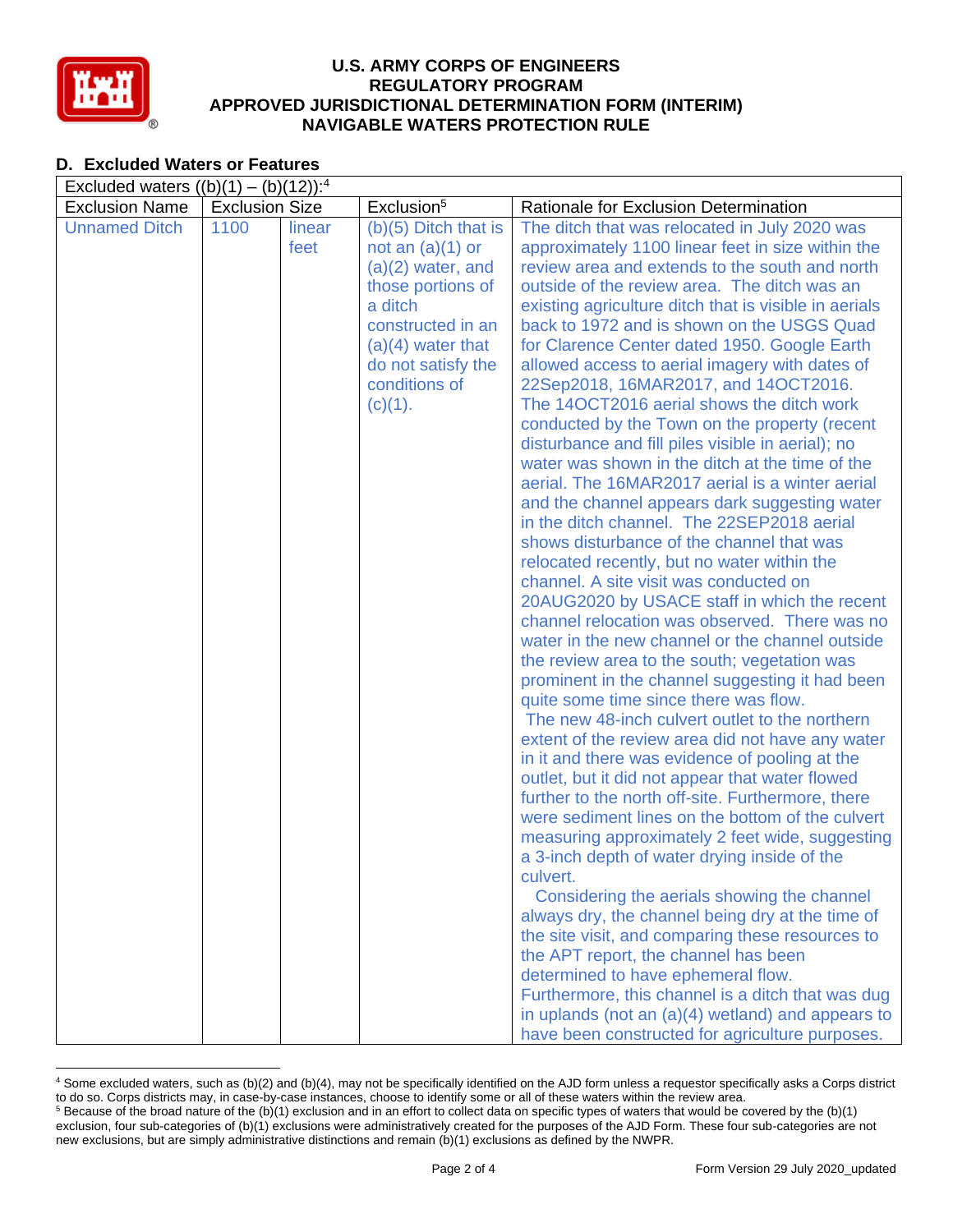

| Excluded waters $((b)(1) - (b)(12))$ : <sup>4</sup> |                       |  |                        |                                                                                                                                                                  |  |  |  |
|-----------------------------------------------------|-----------------------|--|------------------------|------------------------------------------------------------------------------------------------------------------------------------------------------------------|--|--|--|
| <b>Exclusion Name</b>                               | <b>Exclusion Size</b> |  | Exclusion <sup>5</sup> | Rationale for Exclusion Determination                                                                                                                            |  |  |  |
|                                                     |                       |  |                        | Therefore, it has been determined that this<br>waterway is a (b)(5) excluded ditch that is not an<br>$(a)(1), (a)(2),$ or $(a)(3)$ water with ephemeral<br>flow. |  |  |  |

# **III. SUPPORTING INFORMATION**

- **A. Select/enter all resources** that were used to aid in this determination and attach data/maps to this document and/or references/citations in the administrative record, as appropriate.
	- $\Box$  Information submitted by, or on behalf of, the applicant/consultant: Title(s) and date(s) This information Select. sufficient for purposes of this AJD. Rationale: N/A or describe rationale for insufficiency (including partial insufficiency).
	- $\Box$  Data sheets prepared by the Corps: Title(s) and/or date(s).
	- ☒ Photographs: Aerial: 22Sep2018, 16MAR2017, and 14OCT2016, accessed from Google Earth.
	- $\Box$  Corps site visit(s) conducted on: Date(s).
	- $\Box$  Previous Jurisdictional Determinations (AJDs or PJDs): ORM Number(s) and date(s).
	- ☒ Antecedent Precipitation Tool: *provide detailed discussion in Section III.B*.
	- ☒ USDA NRCS Soil Survey: https://websoilsurvey.sc.egov.usda.gov/App/WebSoilSurvey.aspx –

## accessed on 16JUL2020

☒ USFWS NWI maps: https://fwsprimary.wim.usgs.gov/wetlands/apps/wetlands-mapper/ - accessed 16JUL2020.

☒ USGS topographic maps: https://livingatlas.arcgis.com/topoexplorer/index.html – accessed 31AUG2020. Reviewed USGS topographics from 1950 (Quad:NY – Clarence Center).

| Data Source (select)              | Name and/or date and other relevant information |
|-----------------------------------|-------------------------------------------------|
| <b>USGS Sources</b>               | $N/A$ .                                         |
| <b>USDA Sources</b>               | $N/A$ .                                         |
| <b>NOAA Sources</b>               | N/A                                             |
| <b>USACE Sources</b>              | N/A                                             |
| <b>State/Local/Tribal Sources</b> | $N/A$ .                                         |
| <b>Other Sources</b>              | N/A                                             |

## **Other data sources used to aid in this determination:**

**B. Typical year assessment(s):** The APT pulls precipitation data from NOAA's Daily Global Historical Climatology Network. The APT evaluates normal precipitation conditions based on the three 30-day periods preceding the observation date. For each period, a weighted condition value is assigned by determining whether the 30-day precipitation total falls within, above, or below the 70th and 30th percentiles for totals from the same date range over the preceding 30 years. The APT then makes a determination of "normal," "wetter than normal," or "drier than normal" based on the condition value sum. The APT also displays results generated via the Palmer Drought Severity Index and the University of Delaware WebWIMP. The Antecedent Precipitation Tool (APT) was run for three dates: October 14, 2016 (aerial), March 16, 2017 (aerial), September 22, 2018 (aerial), and August 20, 2020 (Corps site visit).